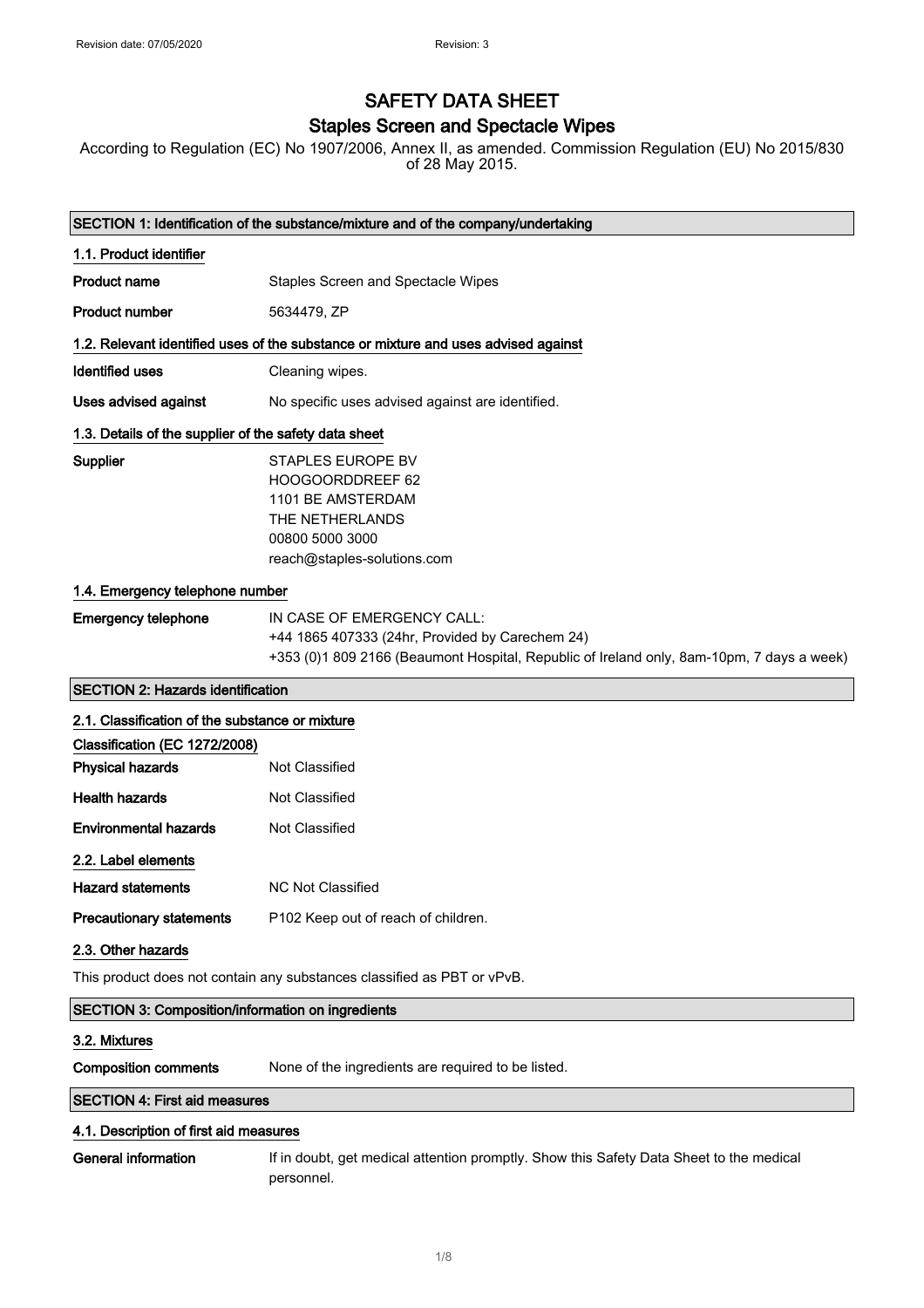| Inhalation                                                 | No specific recommendations. If throat irritation or coughing persists, proceed as follows.<br>Move affected person to fresh air and keep warm and at rest in a position comfortable for<br>breathing. Loosen tight clothing such as collar, tie or belt. Get medical attention if any<br>discomfort continues.                                                              |
|------------------------------------------------------------|------------------------------------------------------------------------------------------------------------------------------------------------------------------------------------------------------------------------------------------------------------------------------------------------------------------------------------------------------------------------------|
| Ingestion                                                  | No specific recommendations. If throat irritation or coughing persists, proceed as follows.<br>Rinse mouth. Get medical attention if any discomfort continues.                                                                                                                                                                                                               |
| <b>Skin contact</b>                                        | No specific recommendations. Rinse with water. Get medical attention if any discomfort<br>continues.                                                                                                                                                                                                                                                                         |
| Eye contact                                                | Remove any contact lenses and open eyelids wide apart. Rinse with water. Get medical<br>attention if any discomfort continues.                                                                                                                                                                                                                                               |
| Protection of first aiders                                 | Use protective equipment appropriate for surrounding materials.                                                                                                                                                                                                                                                                                                              |
|                                                            | 4.2. Most important symptoms and effects, both acute and delayed                                                                                                                                                                                                                                                                                                             |
| <b>General information</b>                                 | The severity of the symptoms described will vary dependent on the concentration and the<br>length of exposure.                                                                                                                                                                                                                                                               |
| Inhalation                                                 | A single exposure may cause the following adverse effects: Temporary irritation.                                                                                                                                                                                                                                                                                             |
| Ingestion                                                  | May cause discomfort if swallowed.                                                                                                                                                                                                                                                                                                                                           |
| Skin contact                                               | May cause discomfort.                                                                                                                                                                                                                                                                                                                                                        |
| Eye contact                                                | May be slightly irritating to eyes.                                                                                                                                                                                                                                                                                                                                          |
|                                                            | 4.3. Indication of any immediate medical attention and special treatment needed                                                                                                                                                                                                                                                                                              |
| Notes for the doctor                                       | Treat symptomatically.                                                                                                                                                                                                                                                                                                                                                       |
| <b>Specific treatments</b>                                 | No special treatment required.                                                                                                                                                                                                                                                                                                                                               |
| <b>SECTION 5: Firefighting measures</b>                    |                                                                                                                                                                                                                                                                                                                                                                              |
| 5.1. Extinguishing media                                   |                                                                                                                                                                                                                                                                                                                                                                              |
| Suitable extinguishing media                               | The product is not flammable. Extinguish with alcohol-resistant foam, carbon dioxide, dry<br>powder or water fog. Use fire-extinguishing media suitable for the surrounding fire.                                                                                                                                                                                            |
| Unsuitable extinguishing<br>media                          | Do not use water jet as an extinguisher, as this will spread the fire.                                                                                                                                                                                                                                                                                                       |
| 5.2. Special hazards arising from the substance or mixture |                                                                                                                                                                                                                                                                                                                                                                              |
| Specific hazards                                           | Containers can burst violently or explode when heated, due to excessive pressure build-up.                                                                                                                                                                                                                                                                                   |
| <b>Hazardous combustion</b><br>products                    | Thermal decomposition or combustion products may include the following substances:<br>Harmful gases or vapours.                                                                                                                                                                                                                                                              |
| 5.3. Advice for firefighters                               |                                                                                                                                                                                                                                                                                                                                                                              |
| Protective actions during<br>firefighting                  | Avoid breathing fire gases or vapours. Evacuate area. Cool containers exposed to heat with<br>water spray and remove them from the fire area if it can be done without risk. Cool containers<br>exposed to flames with water until well after the fire is out. If a leak or spill has not ignited, use<br>water spray to disperse vapours and protect men stopping the leak. |
| Special protective equipment<br>for firefighters           | Wear positive-pressure self-contained breathing apparatus (SCBA) and appropriate protective<br>clothing. Firefighter's clothing conforming to European standard EN469 (including helmets,<br>protective boots and gloves) will provide a basic level of protection for chemical incidents.                                                                                   |

### SECTION 6: Accidental release measures

6.1. Personal precautions, protective equipment and emergency procedures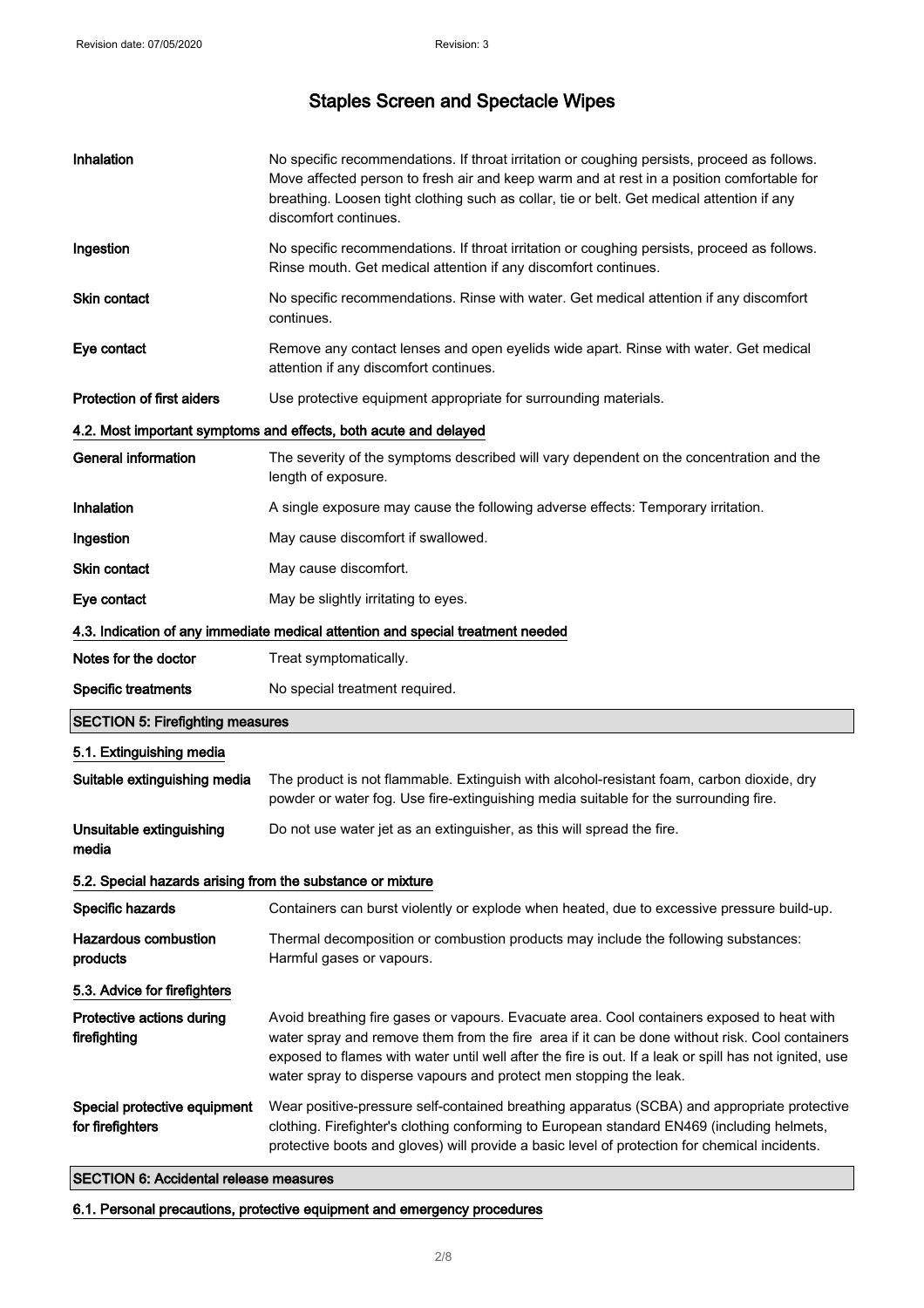| <b>Personal precautions</b>                                                                                                                           | No specific recommendations. For personal protection, see Section 8.                                                                                                                                                                                                                                                                                                          |
|-------------------------------------------------------------------------------------------------------------------------------------------------------|-------------------------------------------------------------------------------------------------------------------------------------------------------------------------------------------------------------------------------------------------------------------------------------------------------------------------------------------------------------------------------|
| 6.2. Environmental precautions                                                                                                                        |                                                                                                                                                                                                                                                                                                                                                                               |
| <b>Environmental precautions</b>                                                                                                                      | Avoid discharge into drains or watercourses or onto the ground.                                                                                                                                                                                                                                                                                                               |
| 6.3. Methods and material for containment and cleaning up                                                                                             |                                                                                                                                                                                                                                                                                                                                                                               |
| Methods for cleaning up                                                                                                                               | Reuse or recycle products wherever possible. Absorb spillage to prevent material damage.<br>Flush contaminated area with plenty of water. Wash thoroughly after dealing with a spillage.<br>Dispose of contents/container in accordance with national regulations.                                                                                                            |
| 6.4. Reference to other sections                                                                                                                      |                                                                                                                                                                                                                                                                                                                                                                               |
| Reference to other sections                                                                                                                           | For personal protection, see Section 8. For waste disposal, see Section 13.                                                                                                                                                                                                                                                                                                   |
| <b>SECTION 7: Handling and storage</b>                                                                                                                |                                                                                                                                                                                                                                                                                                                                                                               |
| 7.1. Precautions for safe handling                                                                                                                    |                                                                                                                                                                                                                                                                                                                                                                               |
| <b>Usage precautions</b>                                                                                                                              | Keep out of the reach of children. Read and follow manufacturer's recommendations. Wear<br>protective clothing as described in Section 8 of this safety data sheet. Keep away from food,<br>drink and animal feeding stuffs. Handle all packages and containers carefully to minimise<br>spills. Keep container tightly sealed when not in use. Avoid the formation of mists. |
| Advice on general<br>occupational hygiene                                                                                                             | Wash promptly if skin becomes contaminated. Take off contaminated clothing. Wash<br>contaminated clothing before reuse.                                                                                                                                                                                                                                                       |
| 7.2. Conditions for safe storage, including any incompatibilities                                                                                     |                                                                                                                                                                                                                                                                                                                                                                               |
| <b>Storage precautions</b>                                                                                                                            | Store away from incompatible materials (see Section 10). No specific recommendations.                                                                                                                                                                                                                                                                                         |
| Storage class                                                                                                                                         | Unspecified storage.                                                                                                                                                                                                                                                                                                                                                          |
| 7.3. Specific end use(s)                                                                                                                              |                                                                                                                                                                                                                                                                                                                                                                               |
| Specific end use(s)                                                                                                                                   | The identified uses for this product are detailed in Section 1.2.                                                                                                                                                                                                                                                                                                             |
| <b>SECTION 8: Exposure controls/Personal protection</b>                                                                                               |                                                                                                                                                                                                                                                                                                                                                                               |
| 8.1. Control parameters<br>Occupational exposure limits<br>2-(2-butoxyethoxy)ethanol                                                                  |                                                                                                                                                                                                                                                                                                                                                                               |
| Long-term exposure limit (8-hour TWA): WEL 10 ppm 67.5 mg/m <sup>3</sup><br>Short-term exposure limit (15-minute): WEL 15 ppm 101.2 mg/m <sup>3</sup> |                                                                                                                                                                                                                                                                                                                                                                               |
| Ethanol                                                                                                                                               |                                                                                                                                                                                                                                                                                                                                                                               |
| WEL = Workplace Exposure Limit.                                                                                                                       | Long-term exposure limit (8-hour TWA): WEL 1000 ppm 1920 mg/m <sup>3</sup>                                                                                                                                                                                                                                                                                                    |
| 8.2. Exposure controls                                                                                                                                |                                                                                                                                                                                                                                                                                                                                                                               |
| Appropriate engineering<br>controls                                                                                                                   | No specific ventilation requirements.                                                                                                                                                                                                                                                                                                                                         |
| Eye/face protection                                                                                                                                   | No specific eye protection required during normal use. Large Spillages: Eyewear complying<br>with an approved standard should be worn if a risk assessment indicates eye contact is<br>possible.                                                                                                                                                                              |
| Hand protection                                                                                                                                       | No specific hand protection recommended.                                                                                                                                                                                                                                                                                                                                      |
| Other skin and body<br>protection                                                                                                                     | Appropriate footwear and additional protective clothing complying with an approved standard<br>should be worn if a risk assessment indicates skin contamination is possible.                                                                                                                                                                                                  |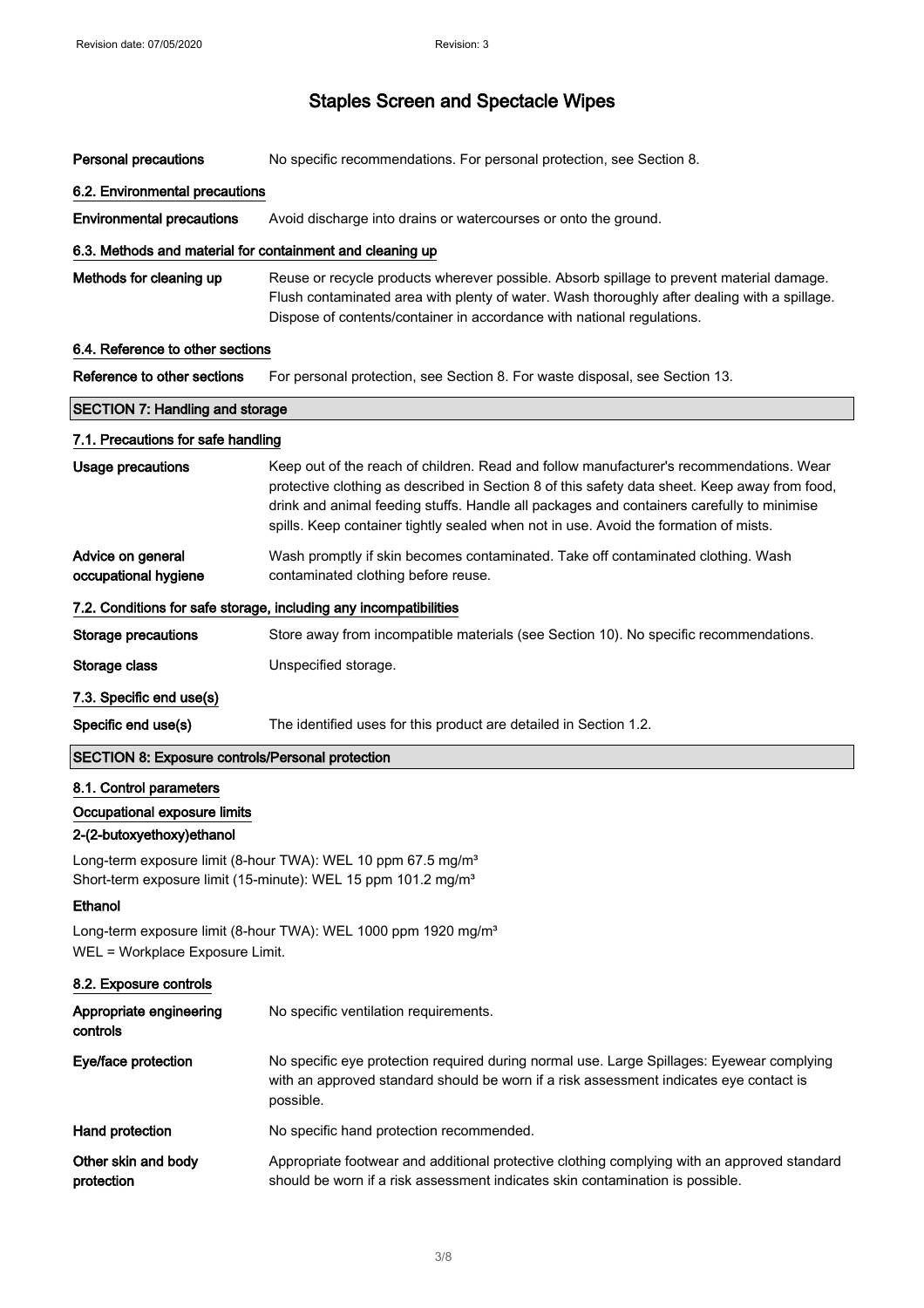| Hygiene measures                   | Wash hands thoroughly after handling. Do not eat, drink or smoke when using this product.<br>Wash contaminated clothing before reuse.                      |
|------------------------------------|------------------------------------------------------------------------------------------------------------------------------------------------------------|
| Respiratory protection             | No specific recommendations. Provide adequate ventilation. Large Spillages: If ventilation is<br>inadequate, suitable respiratory protection must be worn. |
| Environmental exposure<br>controls | Not regarded as dangerous for the environment.                                                                                                             |

#### SECTION 9: Physical and chemical properties

| 9.1. Information on basic physical and chemical properties |                                                             |
|------------------------------------------------------------|-------------------------------------------------------------|
| Appearance                                                 | Liquid-impregnated wipe.                                    |
| Colour                                                     | Colourless.                                                 |
| Odour                                                      | No characteristic odour.                                    |
| <b>Odour threshold</b>                                     | Not available.                                              |
| pH                                                         | pH (concentrated solution): 6.5-8.5                         |
| <b>Melting point</b>                                       | Not available.                                              |
| Initial boiling point and range                            | Not available.                                              |
| Flash point                                                | Not available.                                              |
| <b>Evaporation rate</b>                                    | Not available.                                              |
| <b>Evaporation factor</b>                                  | Not available.                                              |
| Flammability (solid, gas)                                  | Not available.                                              |
| Upper/lower flammability or<br>explosive limits            | Not available.                                              |
| Other flammability                                         | Not available.                                              |
| Vapour pressure                                            | Not available.                                              |
| Vapour density                                             | Not available.                                              |
| <b>Relative density</b>                                    | 1.0 - 1.005 @ 20°C                                          |
| <b>Bulk density</b>                                        | Not available.                                              |
| Solubility(ies)                                            | Not available.                                              |
| <b>Partition coefficient</b>                               | Not available.                                              |
| Auto-ignition temperature                                  | Not available.                                              |
| <b>Decomposition Temperature</b>                           | Not available.                                              |
| <b>Viscosity</b>                                           | Not available.                                              |
| <b>Explosive properties</b>                                | Not considered to be explosive.                             |
| <b>Oxidising properties</b>                                | Does not meet the criteria for classification as oxidising. |
| 9.2. Other information                                     |                                                             |
| <b>SECTION 10: Stability and reactivity</b>                |                                                             |
| 10.1. Reactivity                                           |                                                             |

Reactivity See the other subsections of this section for further details.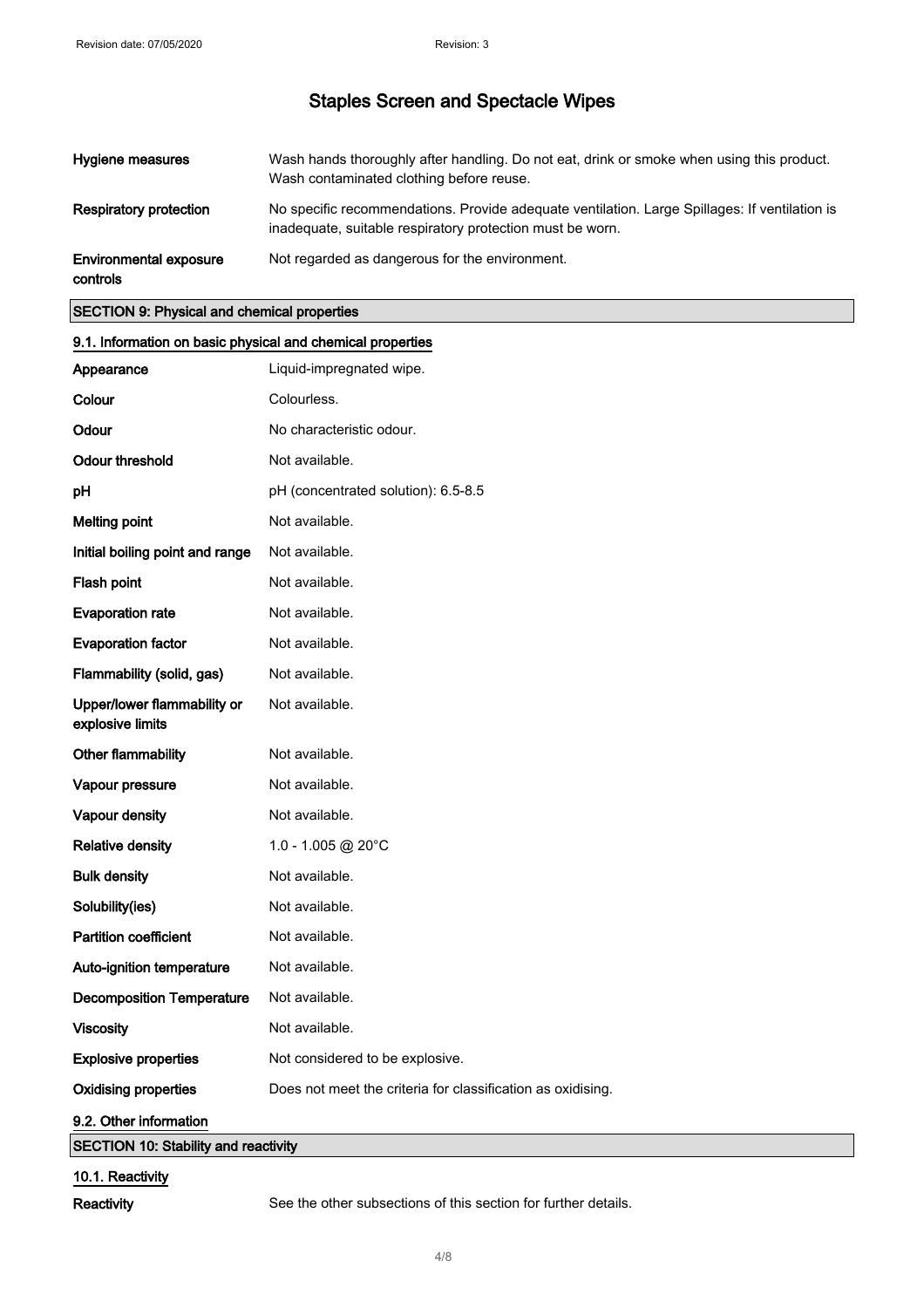### 10.2. Chemical stability

| <b>Stability</b>                             | Stable at normal ambient temperatures and when used as recommended. Stable under the<br>prescribed storage conditions.                                                  |
|----------------------------------------------|-------------------------------------------------------------------------------------------------------------------------------------------------------------------------|
| 10.3. Possibility of hazardous reactions     |                                                                                                                                                                         |
| Possibility of hazardous<br>reactions        | No potentially hazardous reactions known.                                                                                                                               |
| 10.4. Conditions to avoid                    |                                                                                                                                                                         |
| Conditions to avoid                          | There are no known conditions that are likely to result in a hazardous situation.                                                                                       |
| 10.5. Incompatible materials                 |                                                                                                                                                                         |
| <b>Materials to avoid</b>                    | No specific material or group of materials is likely to react with the product to produce a<br>hazardous situation.                                                     |
| 10.6. Hazardous decomposition products       |                                                                                                                                                                         |
| Hazardous decomposition<br>products          | Does not decompose when used and stored as recommended. Thermal decomposition or<br>combustion products may include the following substances: Harmful gases or vapours. |
| <b>SECTION 11: Toxicological information</b> |                                                                                                                                                                         |
| 11.1. Information on toxicological effects   |                                                                                                                                                                         |
| <b>Toxicological effects</b>                 | Not regarded as a health hazard under current legislation.                                                                                                              |
| Acute toxicity - oral                        |                                                                                                                                                                         |
| Summary                                      | Based on available data the classification criteria are not met.                                                                                                        |
| Notes (oral LD <sub>50</sub> )               | Based on available data the classification criteria are not met.                                                                                                        |
| Acute toxicity - dermal                      |                                                                                                                                                                         |
| Summary                                      | Based on available data the classification criteria are not met.                                                                                                        |
| Notes (dermal LD <sub>50</sub> )             | Based on available data the classification criteria are not met.                                                                                                        |
| Acute toxicity - inhalation                  |                                                                                                                                                                         |
| Summary                                      | Based on available data the classification criteria are not met.                                                                                                        |
| Notes (inhalation LC <sub>50</sub> )         | Based on available data the classification criteria are not met.                                                                                                        |
| Skin corrosion/irritation                    |                                                                                                                                                                         |
| Summary                                      | Based on available data the classification criteria are not met.                                                                                                        |
| Animal data                                  | Based on available data the classification criteria are not met.                                                                                                        |
| Serious eye damage/irritation<br>Summary     | Based on available data the classification criteria are not met.                                                                                                        |
| Serious eye damage/irritation                | Based on available data the classification criteria are not met.                                                                                                        |
| <b>Respiratory sensitisation</b>             |                                                                                                                                                                         |
| Summary                                      | Based on available data the classification criteria are not met.                                                                                                        |
| Respiratory sensitisation                    | Based on available data the classification criteria are not met.                                                                                                        |
| <b>Skin sensitisation</b>                    |                                                                                                                                                                         |
| Summary                                      | Based on available data the classification criteria are not met.                                                                                                        |
| Skin sensitisation                           | Based on available data the classification criteria are not met.                                                                                                        |
| Germ cell mutagenicity                       |                                                                                                                                                                         |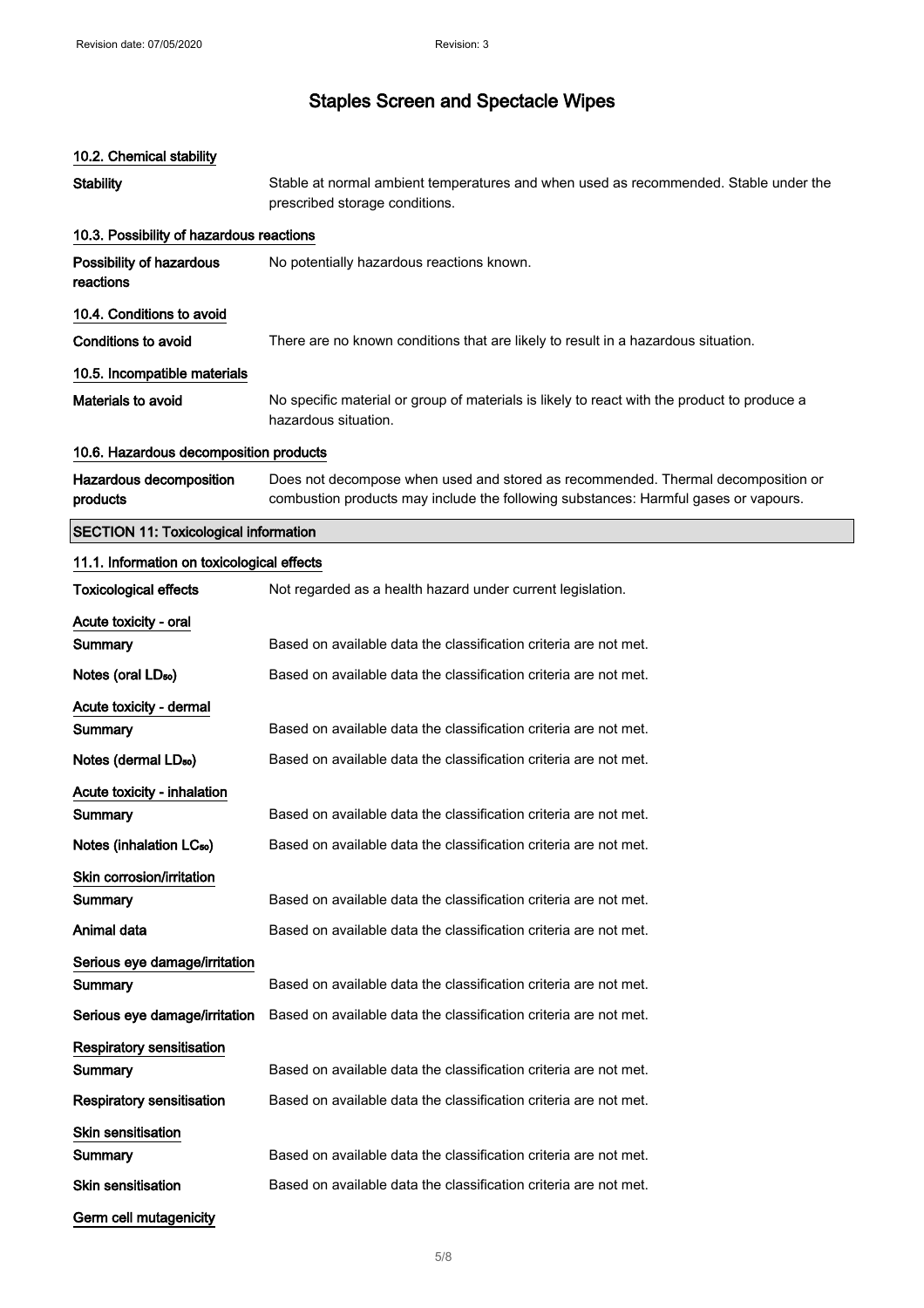| Summary                                            | Based on available data the classification criteria are not met.                                                                                 |
|----------------------------------------------------|--------------------------------------------------------------------------------------------------------------------------------------------------|
| Genotoxicity - in vitro                            | Based on available data the classification criteria are not met.                                                                                 |
| Carcinogenicity                                    |                                                                                                                                                  |
| Summary                                            | Based on available data the classification criteria are not met.                                                                                 |
| Carcinogenicity                                    | Based on available data the classification criteria are not met.                                                                                 |
| <b>IARC</b> carcinogenicity                        | None of the ingredients are listed or exempt.                                                                                                    |
| Reproductive toxicity                              |                                                                                                                                                  |
| Summary                                            | Based on available data the classification criteria are not met.                                                                                 |
| Reproductive toxicity - fertility                  | Based on available data the classification criteria are not met.                                                                                 |
| Reproductive toxicity -<br>development             | Based on available data the classification criteria are not met.                                                                                 |
| Specific target organ toxicity - single exposure   |                                                                                                                                                  |
| Summary                                            | Based on available data the classification criteria are not met.                                                                                 |
| STOT - single exposure                             | Not classified as a specific target organ toxicant after a single exposure.                                                                      |
| Specific target organ toxicity - repeated exposure |                                                                                                                                                  |
| Summary                                            | Based on available data the classification criteria are not met.                                                                                 |
| STOT - repeated exposure                           | Not classified as a specific target organ toxicant after repeated exposure.                                                                      |
| Aspiration hazard                                  |                                                                                                                                                  |
| <b>Summary</b>                                     | Based on available data the classification criteria are not met.                                                                                 |
| <b>Aspiration hazard</b>                           | Based on available data the classification criteria are not met.                                                                                 |
| <b>General information</b>                         | No specific health hazards known. The severity of the symptoms described will vary<br>dependent on the concentration and the length of exposure. |
| Inhalation                                         | A single exposure may cause the following adverse effects: Temporary irritation.                                                                 |
| Ingestion                                          | May cause discomfort if swallowed.                                                                                                               |
| Skin contact                                       | May cause discomfort.                                                                                                                            |
| Eye contact                                        | May be slightly irritating to eyes.                                                                                                              |
| Route of exposure                                  | Ingestion Inhalation Skin and/or eye contact                                                                                                     |
| <b>Target organs</b>                               | No specific target organs known.                                                                                                                 |
| <b>SECTION 12: Ecological information</b>          |                                                                                                                                                  |
| Ecotoxicity                                        | Not regarded as dangerous for the environment. However, large or frequent spills may have<br>hazardous effects on the environment.               |
| 12.1. Toxicity                                     |                                                                                                                                                  |
| <b>Toxicity</b>                                    | Based on available data the classification criteria are not met.                                                                                 |
| Acute aquatic toxicity                             |                                                                                                                                                  |
| Summary                                            | Based on available data the classification criteria are not met.                                                                                 |
| Chronic aquatic toxicity<br>Summary                | Based on available data the classification criteria are not met.                                                                                 |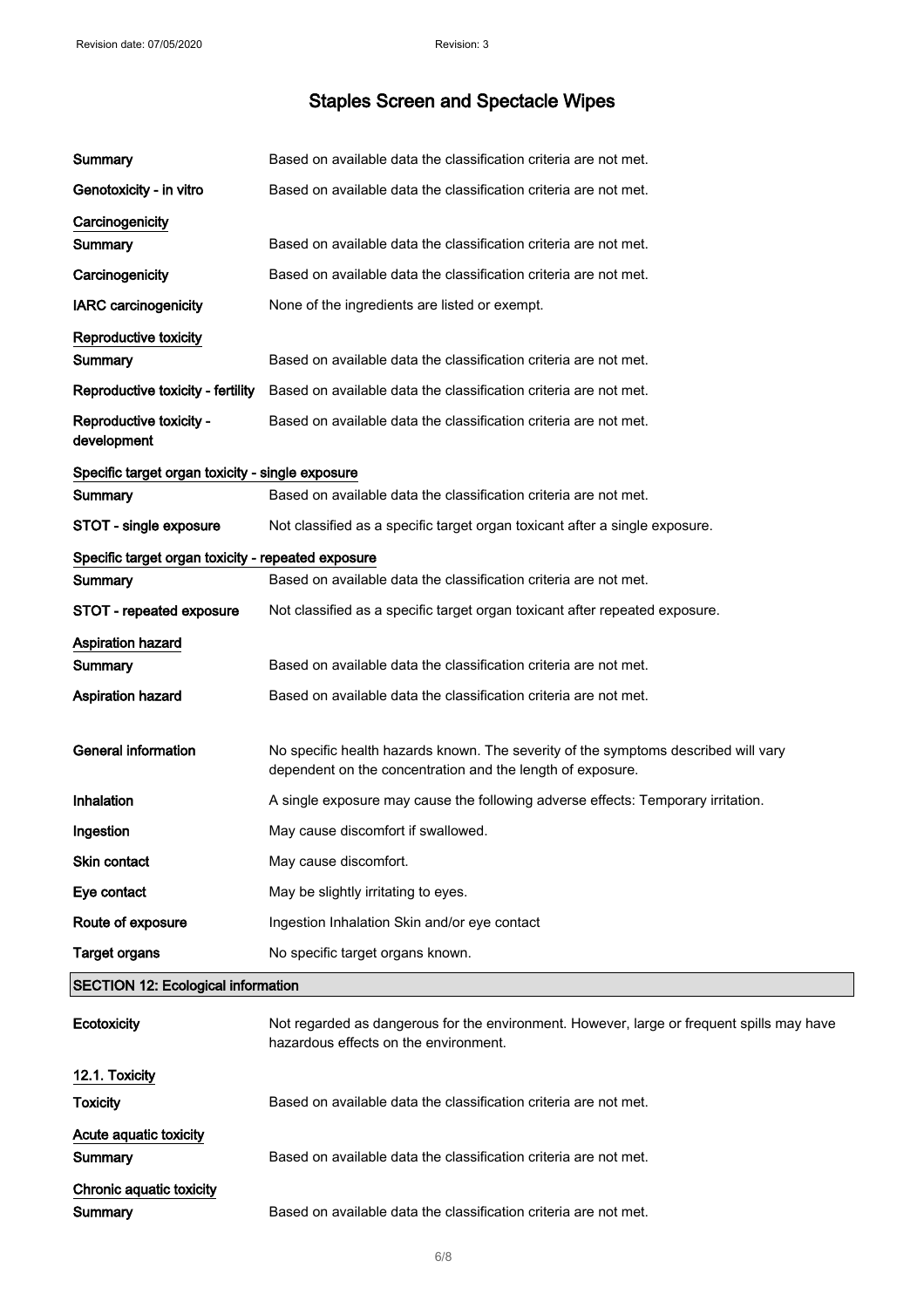| 12.2. Persistence and degradability                                                            |                                                                                                                                                                                                 |
|------------------------------------------------------------------------------------------------|-------------------------------------------------------------------------------------------------------------------------------------------------------------------------------------------------|
|                                                                                                | Persistence and degradability The degradability of the product is not known.                                                                                                                    |
| 12.3. Bioaccumulative potential                                                                |                                                                                                                                                                                                 |
| <b>Bioaccumulative potential</b>                                                               | No data available on bioaccumulation.                                                                                                                                                           |
| <b>Partition coefficient</b>                                                                   | Not available.                                                                                                                                                                                  |
| 12.4. Mobility in soil                                                                         |                                                                                                                                                                                                 |
| <b>Mobility</b>                                                                                | No data available.                                                                                                                                                                              |
| 12.5. Results of PBT and vPvB assessment                                                       |                                                                                                                                                                                                 |
| 12.6. Other adverse effects                                                                    |                                                                                                                                                                                                 |
| Other adverse effects                                                                          | None known.                                                                                                                                                                                     |
| <b>SECTION 13: Disposal considerations</b>                                                     |                                                                                                                                                                                                 |
| 13.1. Waste treatment methods                                                                  |                                                                                                                                                                                                 |
| <b>General information</b>                                                                     | The generation of waste should be minimised or avoided wherever possible. Reuse or recycle<br>products wherever possible. This material and its container must be disposed of in a safe<br>way. |
| <b>Disposal methods</b>                                                                        | Dispose of waste to licensed waste disposal site in accordance with the requirements of the<br>local Waste Disposal Authority.                                                                  |
| <b>SECTION 14: Transport information</b>                                                       |                                                                                                                                                                                                 |
| General                                                                                        | The product is not covered by international regulations on the transport of dangerous goods<br>(IMDG, IATA, ADR/RID).                                                                           |
| 14.1. UN number                                                                                |                                                                                                                                                                                                 |
| Not applicable.                                                                                |                                                                                                                                                                                                 |
| 14.2. UN proper shipping name                                                                  |                                                                                                                                                                                                 |
| Not applicable.                                                                                |                                                                                                                                                                                                 |
| 14.3. Transport hazard class(es)                                                               |                                                                                                                                                                                                 |
| No transport warning sign required.                                                            |                                                                                                                                                                                                 |
| 14.4. Packing group                                                                            |                                                                                                                                                                                                 |
| Not applicable.                                                                                |                                                                                                                                                                                                 |
| 14.5. Environmental hazards                                                                    |                                                                                                                                                                                                 |
| Environmentally hazardous substance/marine pollutant<br>No.                                    |                                                                                                                                                                                                 |
| 14.6. Special precautions for user                                                             |                                                                                                                                                                                                 |
| Not applicable.                                                                                |                                                                                                                                                                                                 |
| 14.7. Transport in bulk according to Annex II of MARPOL and the IBC Code                       |                                                                                                                                                                                                 |
| Transport in bulk according to Not applicable.<br>Annex II of MARPOL 73/78<br>and the IBC Code |                                                                                                                                                                                                 |

SECTION 15: Regulatory information

### 15.1. Safety, health and environmental regulations/legislation specific for the substance or mixture